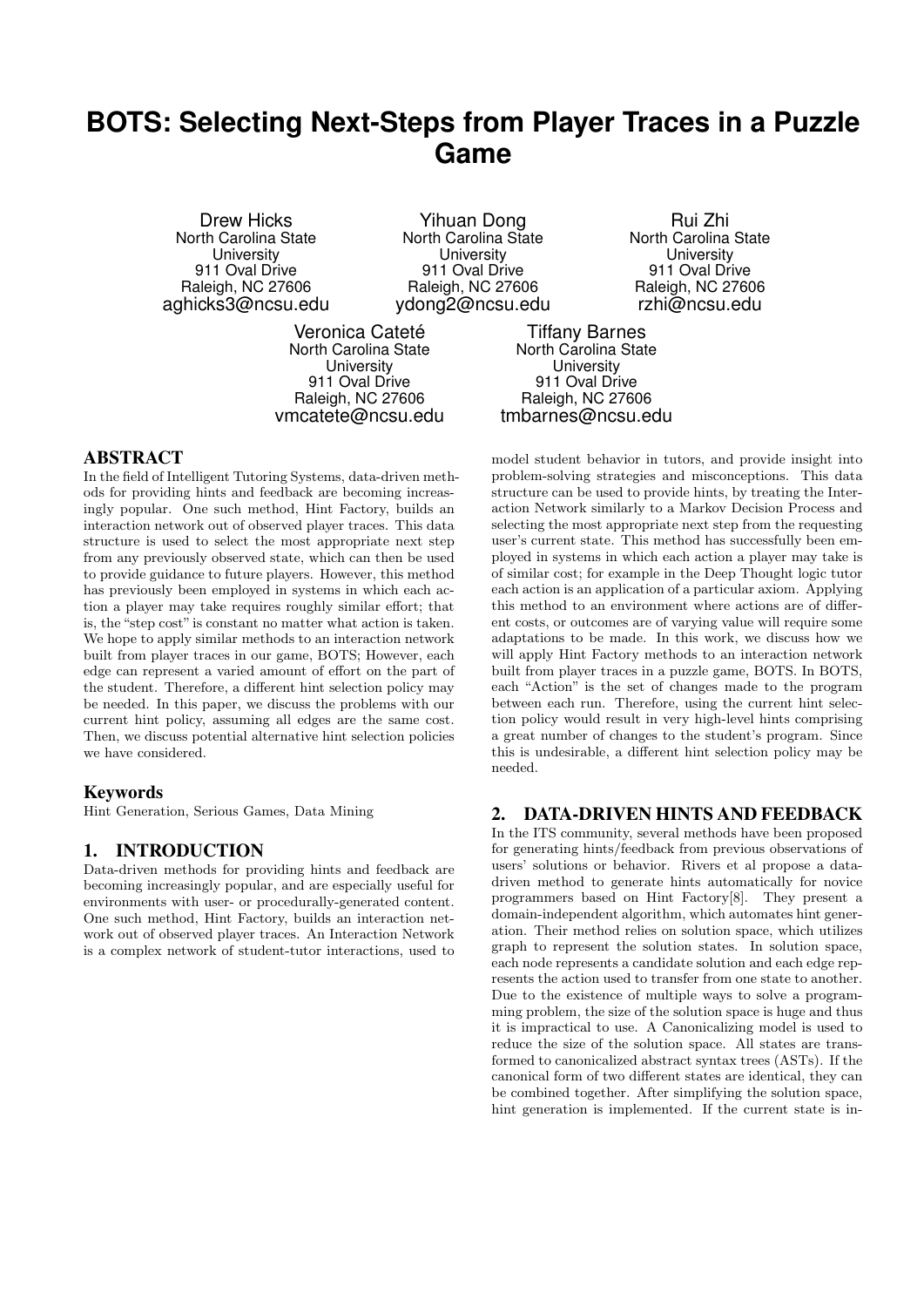correct and not in the solution space, the path construction algorithm will find an optimal goal state in the solution space which is closest to current state. This algorithm uses change vectors to denote the change between current state and goal state. Once a better goal state is found during enumerating all possible changes, it returns the current combination of change vectors. Each change vector can be applied to current state and then form an intermediate state. The intermediate states are measured by desirability score, which represents the value of the state. And then the path construction algorithm generates optimal next states based on the rank of the desirability scores of all the intermediate states. Thus a new path can be formed and added to the solution space, and appropriate hints can be generated.

Jin et al propose linkage graph to generate hints for programming courses[4]. Linkage graph uses nodes to represent program statements and direct edges to indicate ordered dependencies of those statements. Jin's approach applies matrix to store linkage graph for computation. To generate linkage matrix, first, they normalize variables in programs by using instructor-provided variable specification file. After variable normalization, they sort the statement with 3 steps: (i) preprocessing, which breaks a single declaration for multiple variables (e.g. int a, b, c) into multiple declaration statements (e.g. int a; int b; int c;); (ii) creating statement sets according to variable dependencies, which put independent statements into first set, put statements depend only on statements in the first set into second set, put statements depends only on statements in the first and second set into third set, and so on; (iii) in-set statement sorting, during which the statements are sorted in decreasing order within set using their variable signatures. In hint generation, they first generate linkage graphs with a set of correct solutions, as the sources for hint generation. They also compose the intermediate steps during program development into a large linkage graph, and assign a reward value to each state and the correct solution. Then, they apply value iteration to create a Markov Decision Process (MDP). When a student requires hint, tutor will generate a linkage graph for the partial program and try to find the closest match in MDP. If a match is found in MDP, the tutor would generate hint with the next best state based on highest assigned value. If a match is not found in current MDP, which means the student is taking a different approach from existing correct solutions, the tutor will try to modify those correct solutions to fit student's program and then provide hints.

Hint Factory[9] is an automatic hint generation technique which uses Markov decision processes (MDPs) to generate contextualized hints from past student data. It mainly consists of two parts - Markov Decision Process (MDP) generator and hint provider. The MDP generator runs a process to generate MDP values for all states seen in previous students' solutions. In this process, all the students' solutions are combined together to form a single graph. Each node of the graph represents a state, and each edge represents an action one student takes to transform from current state to another state. Once the graph is built, the MDP generator uses Bellman backup to assign values for all nodes. After updating all values, a hint file is generated. The hint provider uses hint file to provide hint. When a student asks for a hint at a existing state, hint provider will retrieve current state



Figure 1: The BOTS interface. The robot's program is along the left side of the screen. The "toolbox" of available commands is along the top of the screen.

information and check if hints are available for the state. The action that leads to subsequent state with the highest value is used to generate a hint sequence. A hint sequence consists of four types of hints and are ordered from general hint to detailed hint. Hint provider will then show hint from top of the sequence to the student. Hint Factory has been applied in logic tutors which helps students learn logic proof. The result shows that the hint-generating function could provide hints over 80% of the time.

# 3. BOTS

BOTS is a programming puzzle game designed to teach fundamental ideas of programming and problem-solving to novice computer users. The goal of the BOTS project is to investigate how to best use community-authored content within serious games and educational games. BOTS was inspired by games like LightBot [10] and RoboRally [2], as well as the success of Scratch and it's online community [1] [5]. In BOTS, players take on the role of programmers writing code to navigate a simple robot around a grid-based 3D environment, as seen in Figure 1. The goal of each puzzle is to press several switches within the environment, which can be done by placing an object or the robot on them. To program the robots, players will use simple graphical pseudo-code, allowing them to move the robot, repeat sets of commands using "for" or "while" loops, and re-use chunks of code using functions. Within each puzzle, players' scores depend on the number of commands used, with lower scores being preferable. In addition, each puzzle limits the maximum number of commands, as well as the number of times each command can be used. For example, in the tutorial levels, a user may only use the "Move Forward" instruction 10 times. Therefore, if a player wants to make the robot walk down a long hallway, it will be more efficient to use a loop to repeat a single "Move Forward" instruction, rather than to simply use several "Move Forward" instructions one after the other. These constraints are meant to encourage players to re-use code and optimize their solutions.

In addition to the guided tutorial mode, BOTS also con-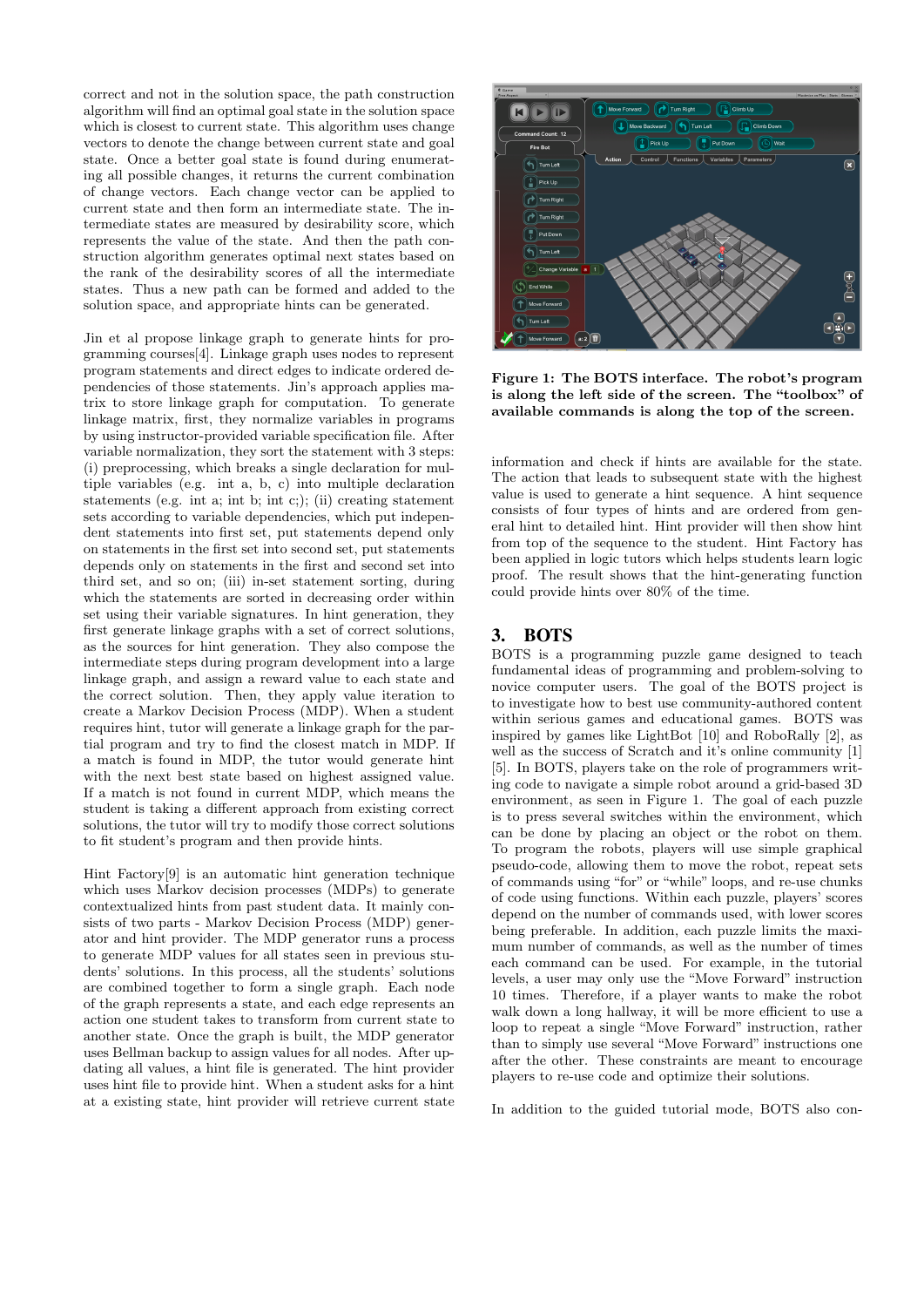tains an extensive "Free Play" mode, with a wide selection of puzzles created by other players. The game, in line with the "Flow of Inspiration" principles outlined by Alexander Repenning [7], provides multiple ways for players to share knowledge through authoring and modifying content. Players are able to create their own puzzles to share with their peers, and can play and evaluate friends' puzzles, improving on past solutions. Features such as peer-authored hints for difficult puzzles, and a collaborative filtering approach to rating are planned next steps for the game's online element. We hope to create an environment where players can continually challenge their peers to find consistently better solutions for increasingly difficult problems.

User-generated content supports replayability and a sense of a community for a serious game. We believe that usercreated puzzles could improve interest, encouraging students to return to the game to solidify their mastery of old skills and potentially helping them pick up new ones.

# 4. ANALYSIS

# 4.1 Dataset

Data for the BOTS studies has come from a middle school computer science enrichment program called SPARCS. In this program, the students attend class on Saturday for 4 hours where computer science undergraduates teach them about computational thinking and programming. Students attend a total of 7 sessions, each on a different topic, ranging from security and encryption to game design. The students all attend the same magnet middle school. The demographics for this club are 74.2% male, 25.8% female, 36.7% African American, and 23.3% Hispanic. The student's grade distribution is 58% 6th grade, 36% 7th grade and 6% 8th grade.

From these sessions, we collected gameplay data for 20 tutorial puzzles as well as 13 user-created puzzles, With this data, we created an Interaction Network in order to be able to provide hints and feedback for future students [3]. However, using program edits as states, the interaction networks produced were very sparse. In order to be better able to relate similar actions, we produced another interaction network using program output as our state definition [6].

# 4.2 States and Transitions

Based on the data collected, we can divide the set of observed states into classes. First among these is the *start state* in which the problem begins. By definition, every player's path must begin at this state. Next is the set of goal states in which all buttons on the stage are pressed. These are reported by the game as correct solutions. Any complete solution, by definition, ends at one such state. Among states which are neither start nor goal states, there are three important classifications: Intermediate states (states a robot moves through during a correct solution), mistake states (states a robot does not move through during a correct solution), and error states (states which result from illegal output, like attempting to move the robot out-of-bounds). Based on these types of states, we classified our hints based on the transitions they represented.

# *4.2.1 Subgoal Transition*



Figure 2: Several generated hints for a simple puzzle. The blue icon represents the robot. The 'X' icon represents a goal. Shaded boxes are boxes placed on goals, while unshaded boxes are not on goals. Hint F in this figure depicts the start and most common goal state of the puzzle.

 $(stat/intermediate) \rightarrow (intermediate/goal)$  These transitions occur when a student moves the robot to an intermediate state rather than directly to the goal. Since players run their programs to produce output, we speculate that these may represent subgoals such asmoving a box onto a specific switch. After accomplishing that task, the user then appends to their program, moving towards a new objective, until they reach a goal state. Hint B in Figure 2 shows a hint generated from such a transition.

#### *4.2.2 Correction Transition*

 $(error/mistake) \rightarrow (intermediate/goal)$  This transition occurs when a student makes and then corrects a mistake. These are especially useful because we can offer hints based on the type of mistake. Hints D and E in Figure 2 show hints built from this type of transition; however, hint E shows a case where a student resolved the mistake in a suboptimal way.

#### *4.2.3 Simple Solution Transition*

 $(stat) \rightarrow (goal)$  This occurs when a student enters an entire, correct program, and solves the puzzle in one attempt. This makes such transitions not particularly useful for generating hints, other than showing a potential solution state of the puzzle. Hint F in Figure 2 shows this type of transition.

#### *4.2.4 Rethinking Transition*

 $(intermediate) \rightarrow (intermediate/goal)$  This transition occurs when rather than appending to the program as in a subgoal transition, the user deletes part or all of their program, then moving towards a new goal. As a result, the first state is unrelated to the next state the player reaches. Offering this state as a hint would likely not help guide a different user. Hint A in Figure 2 shows an example of this. Finding and recognizing these is an important direction for future work.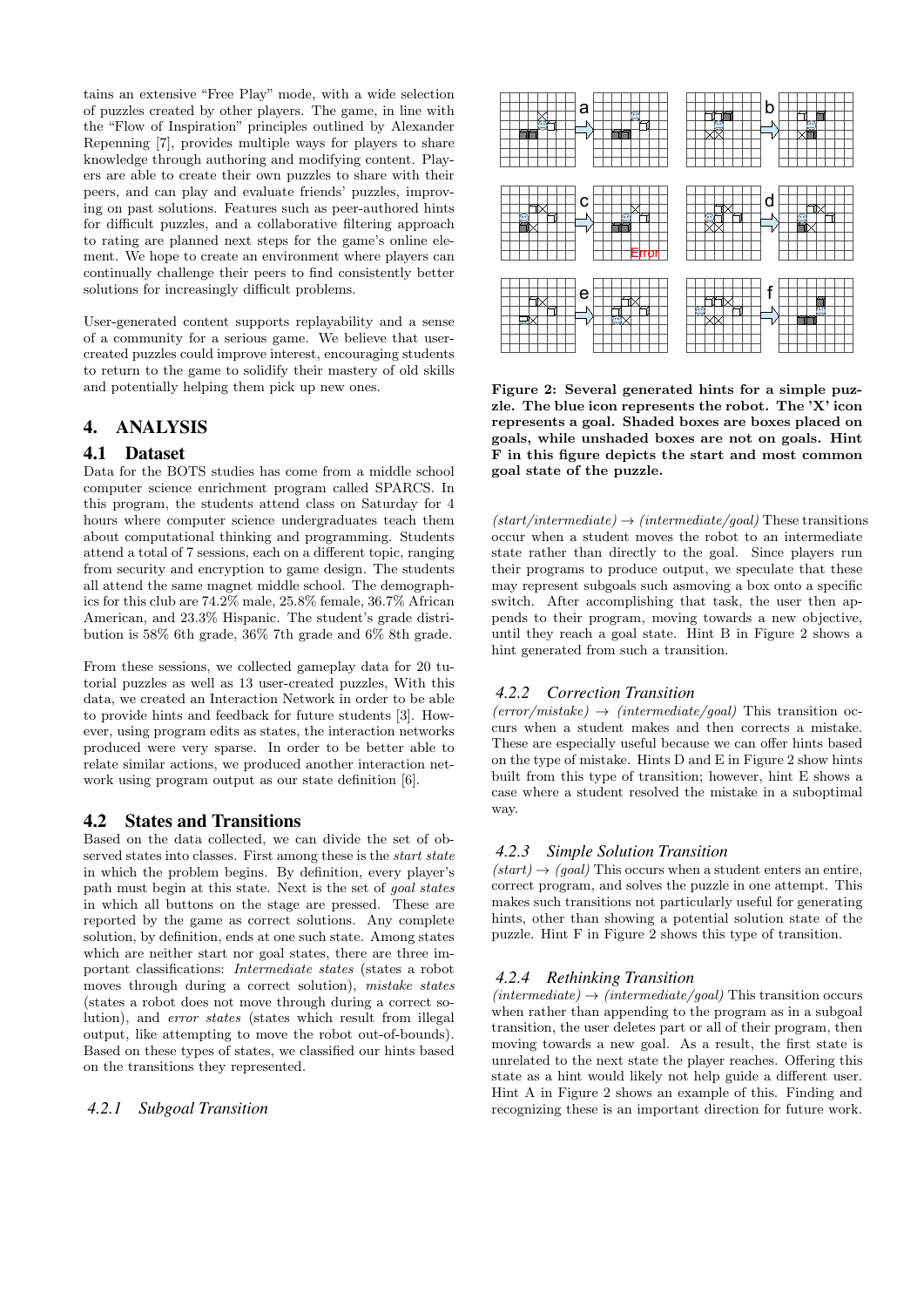# *4.2.5 Error Transition*

 $(stat/intermediate) \rightarrow (mistake/error)$  This corresponds to a program which walks the robot out of bounds, into an object, or other similar errors. While we disregarded these as hints, this type of transition may still be useful. In such a case, the last legal output before the error could be a valuable state. Hint C in Figure 2 is one such case.

# 4.3 Next Steps

While this approach was able to help us identify interesting transitions, as well as significantly reduce the sparseness of the Interaction Network by merging states with similar output, we violate several assumptions of the Hint Factory technique by using user compilation as an action. Essentially, the cost of an action can vary widely. In the most extreme examples, the best next state selected by Hint Factory will simply be the goal state.

# 4.4 Current Hint Policy

Our current hint selection policy is the same as the one used in the logic tutor Deep Thought with a few exceptions [9]. We combine all student solution paths into a single graph, mapping identical states to one another (comparing either the programs or the output). Then, we calculate a fitness value for each node. We assign a large positive value (100) to each goal state, a low value for dead-end states (0) and a step cost for each step taken (1). Setting a non-zero cost on actions biases us towards shorter solutions. We then calculate fitness values  $V(s)$  for each state s, where  $R(s)$  is the initial fitness value for the state,  $\gamma$  is a discount factor, and  $P(s, s')$  is the observed frequency with which users in state  $s$  go to state  $s'$  next, via taking the action  $a$ . The equation for determining the fitness value of a state is as follows:

$$
V(s) := R(s) + \gamma \max_{a} \sum_{s'} P_a(s, s') V(s')
$$
 (1)

However, in our current representation there is only one available action from any state: "run." Different players using this action will change their programs in different ways between runs, so it is not useful to aggregate across all the possible resulting states. Instead, we want to consider each resulting state on its own. As a result, we use a simplified version of the above, essentially considering each possible resulting state  $s'$  as the definite result of its own action:

$$
V(s) := R(s) + \gamma \max_{s'} P(s, s') V(s')
$$
 (2)

Since the action "run" can encompass many changes, selecting the  $s'$  which maximizes the value may not always be the best choice for a hint. The difference between  $s$  and  $s'$  can be quite large, and this is usually the case when an expert user solves the problem in one try, forming an edge directly between the "start" state and "goal" state. These and other "short-circuits" make it difficult to assess which of the child nodes would be best to offer as a hint by simply using the calculated fitness value.



#### Figure 3: This subgraph shows a short-circuit where a player bypasses a chain of several steps.

Another problem which arises from this state representation is seen in Hints C and E above. These hints show states where a student traveled from a state to a worse state before ultimately solving the problem. Since we limit our search for hintable states to the immediate child states of  $s$  in  $s'$ , we are unable to escape from such a situation if the path containing the error is the best or only observable path to the goal.

# 4.5 Proposed Hint Policies

One potential modification of the hint policy involves analyzing the programs/output on the nodes, using some distance metric  $\delta(s, s')$ . This measurement would be used in addition to the state's independent fitness value  $R(s)$  which takes into account distance from a goal, but is irrespective of the distance from any previous state. For example in the short-circuit example above, using "difference in number of lines of code" as a distance metric we could take into account how far the "Goal" state is from the "Start" state, and potentially choose a nearer state as a hint. This also helps correct for small error-correction steps in player solutions; if the change between the current state and the target hint state is very small, we may want to consider hinting toward the next step instead, or a different solution path altogether.

$$
V(s) := R(s) + \gamma \max_{a} \sum_{s'} \delta(s, s') P(s, s') V(s')
$$
 (3)

One potential downside to this approach is that it requires somewhat more knowledge of the domain to be built into the model. If the distance metric used is inaccurate or flawed, there may be cases where we choose a very suboptimal hint. using difference in lines of code as our distance metric, the change between a state where a player is using no functions and a state where the user writes existing code into a function may be very small. Hints selected in these cases might guide students away from desired outcomes in our game.

Another problem we need to resolve with our current hint policy, as discussed above, is the case where the best or only path to a goal from a given state s has an error as a direct child  $s'$ . One method of resolving this could be, instead of offering  $s'$  as a hint, continuing to ask for nextstep hints from  $s'$  until some  $s'$  is a hintable, non-error state. This solution requires no additional knowledge of the game domain, however it's possible that the hint produced will be very far from s, or that we may skip over important information about how to resolve the error or misconception